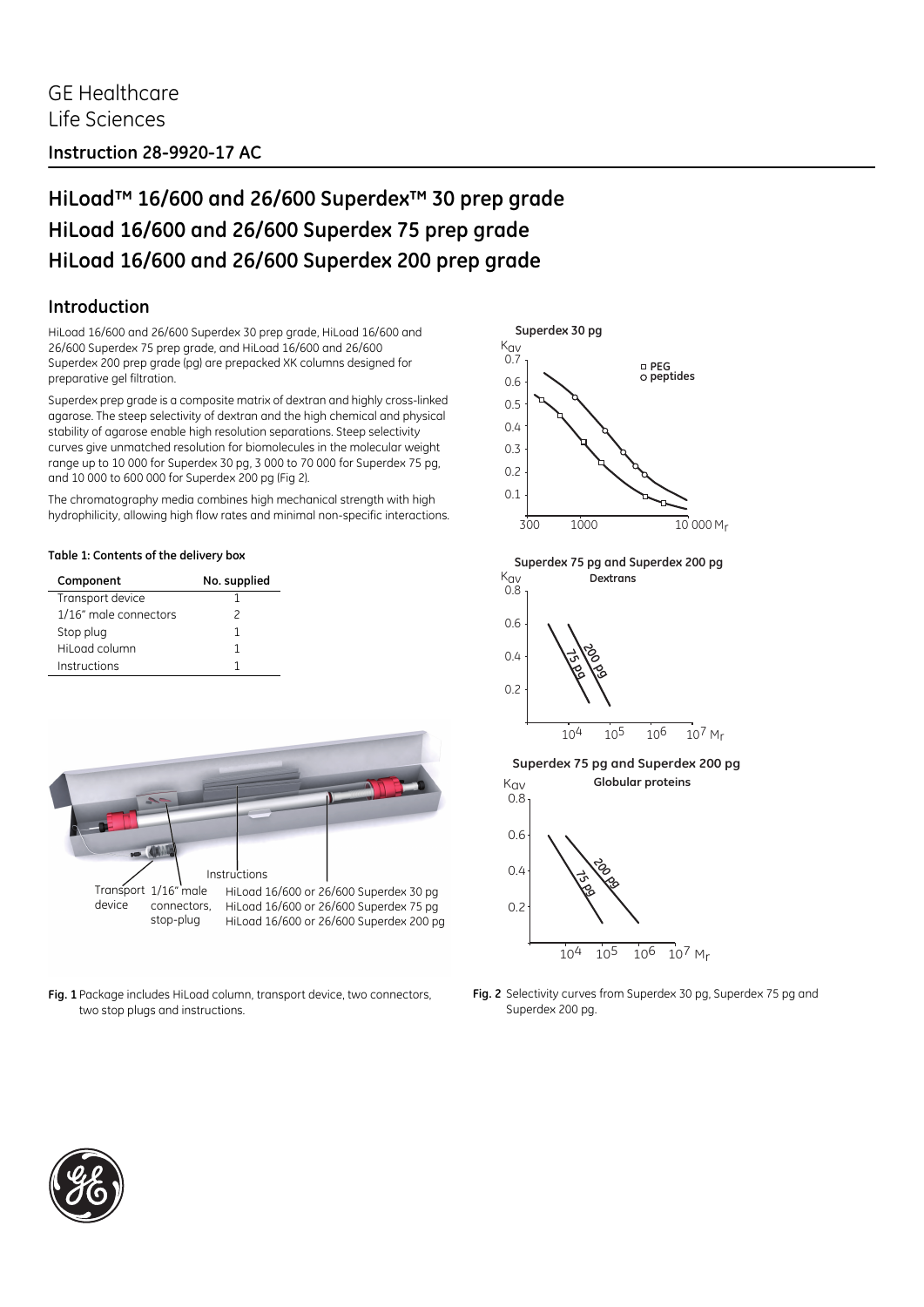#### **Table 2: HiLoad column characteristics**

| Matrix                                                          | Dextran covalently bound to highly<br>cross-linked agarose                                             |  |
|-----------------------------------------------------------------|--------------------------------------------------------------------------------------------------------|--|
| Mean particle size                                              | 34 µm                                                                                                  |  |
| Separation range (M <sub>r</sub> )                              | < 10 000 (Superdex 30 pg)                                                                              |  |
| Globular proteins                                               | $3 \times 10^3$ to $7 \times 10^4$ (Superdex 75 pg)                                                    |  |
|                                                                 | $1 \times 10^4$ to $6 \times 10^5$ (Superdex 200 pg)                                                   |  |
| Dextrans                                                        | $5 \times 10^2$ to $3 \times 10^4$ (Superdex 75 pg)                                                    |  |
|                                                                 | $1 \times 10^3$ to $1 \times 10^5$ (Superdex 200 pg)                                                   |  |
| Column volume <sup>*</sup>                                      | 120 to 124 ml (16/600)<br>319 to 330 ml (26/600)                                                       |  |
| Sample volume <sup>t</sup>                                      | Up to 5 ml (16/600)<br>Up to 13 ml (26/600)                                                            |  |
| Recommended flow rate                                           | 30 cm/h at room temperature<br>(1 ml/min for 16/600 or<br>2.6 ml/min for 26/600)                       |  |
| Recommended flow rate range                                     | 10 to 50 cm/h at room temperature<br>(0.3 to 1.6 ml/min for 16/600 or<br>0.9 to 4.4 ml/min for 26/600) |  |
| Theoretical plates                                              | $>$ 13 000 m <sup>-1</sup>                                                                             |  |
| Maximum pressure over the<br>packed bed during<br>operation, Ap | 0.3 MPa, 3 bar, 42 psi                                                                                 |  |
| Column hardware                                                 | 0.5 MPa, 5 bar, 73 psi                                                                                 |  |
| pressure limit <sup>‡</sup>                                     |                                                                                                        |  |
| pH stability:                                                   |                                                                                                        |  |
| long term and working range<br>short term                       | 3 to 12<br>1 to 14                                                                                     |  |
| Storage:                                                        |                                                                                                        |  |
| - Superdex 30                                                   | - 0.2 M sodium acetate, 20% ethanol                                                                    |  |
|                                                                 | at room temperature                                                                                    |  |
| - Superdex 75                                                   | - 0.2 M sodium acetate, 20% ethanol                                                                    |  |
| - Superdex 200                                                  | at room temperature<br>- 20% ethanol at room temperature                                               |  |

The surface of the medium is not directly visible at the bottom piece. Therefore, when calculating the total column volume, calculate the height of the medium from the lowest part of the bottom piece to the surface of the medium/adapter. For HiLoad 16/600 deduct 30 mm, and for HiLoad 26/600 deduct 36 mm.

† Optimal sample volume depends on the complexity of the sample and the flow rate. If the sample contains substances with small differences in size, either decrease the sample volume, or decrease the flow rate (in very difficult cases, it may be necessary to decrease both).

See ["Adjusting pressure limits in chromatography system software".](#page-3-0)

### **First time use**

#### **Connecting the column**

- 1 Before connecting the column to a chromatography system, start the pump to remove any air bubbles from the system, particularly in the tubing and valves.
- 2 Stop the pump.
- 3 Mount the column vertically, remove the stop plug and connect the inlet tubing to the system "drop-to-drop".
- 4 Remove the transport device and connect the column outlet tubing to, for example, a monitor cell. Save the transport device for use when storing the column. The column is now ready for use.

#### **Equilibrating the column**

*Tip: Equilibrate the column a day before usage to save time.*

Ensure that an appropriate pressure limit has been set. Equilibrate the column for first time use, or after long-term storage as follows:

1 One column volume (CV) of low ionic strength buffer at 30 cm/h (1 ml/min for 16/600 or 2.6 ml/min for 26/600).

#### <span id="page-1-0"></span>**Recommended running conditions**

| Flow rate     | 30 cm/h (1 ml/min for 16/600 or                                   |
|---------------|-------------------------------------------------------------------|
|               | 2.6 ml/min for 26/600)                                            |
| Sample volume | 0.5% to 4% of the CV (0.6 to 4.8 ml for 16/600 or                 |
|               | 1.6 to 12.8 ml for 26/600)                                        |
|               | Sample volume is critical for the separation.<br>Note:            |
| Sample        | Dissolve the sample in running buffer, filter through             |
| preparation   | 0.22 um filter or centrifuge at 10 000 x g for 10 min             |
| <b>Buffer</b> | 0.05 M NaPO <sub>4</sub> , 0.15 M NaCl, pH 7.2 or select a buffer |
|               | appropriate for the next purification step. To avoid              |
|               | pH dependent non-ionic interactions with the                      |
|               | matrix, include at least 0.15 M salt in the buffer                |
|               | (or use a buffer with equivalent ionic strength).                 |
| Regeneration  | Regenerate the column after each run with one CV                  |
|               | of running buffer at 30 cm/h (1 ml/min for 16/600                 |
|               | or 2.6 ml/min for 26/600)                                         |

Recommended flow rates are valid for H<sub>2</sub>O at 25°C.

Read "Optimizing" for information on how to optimize a separation.

- 2 Two CV of buffer, for example, 0.05 M sodium phosphate, 0.15 M NaCl, pH 7.2 at 50 cm/h (1.6 ml/min for 16/600 or 4.3 ml/min for 26/600).
- *Note: When running under cold conditions or using buffer with high viscosity, adjust the flow rate so that the back pressure limit is not exceeded.*

### **Delivery and storage**

The prepacked column is delivered in 0.2 M sodium acetate, 20% ethanol (Superdex 30 and Superdex 75) or 20% ethanol (Superdex 200). If the column needs to be stored for more than two days after use, wash the column with four CV of distilled water, and then equilibrate with four CV of 0.2 M sodium acetate, 20% ethanol or 20% ethanol only, depending on the media. Use the transport device to prevent air from entering the column and destroying the column packing. Connect the transport device to the capillary tubing at the column outlet. Start the pump and fill the device up to approximately 50% of the total device volume.



#### **Daily use**

All commonly used aqueous buffers, pH 3 to 12

#### **Cleaning**

Acetonitrile, up to 30% NaOH, up to 1 M Ethanol, up to 70% (Superdex 30 pg) Ethanol, up to 24% (Superdex 75 pg and Superdex 200 pg) Acetic acid, up to 1 M Isopropanol, up to 30% Guanidine hydrochloride, up to 6 M Urea, up to 8 M Hydrochloric acid, up to 0.1 M (Superdex 30 pg)

### **Avoid** Unfiltered solutions

### **Buffers and solvent resistance**

De-gas and filter all solutions through 0.22 μm filter to increase the column lifetime. Buffers and solvents with high viscosity will affect the back pressure and flow rate.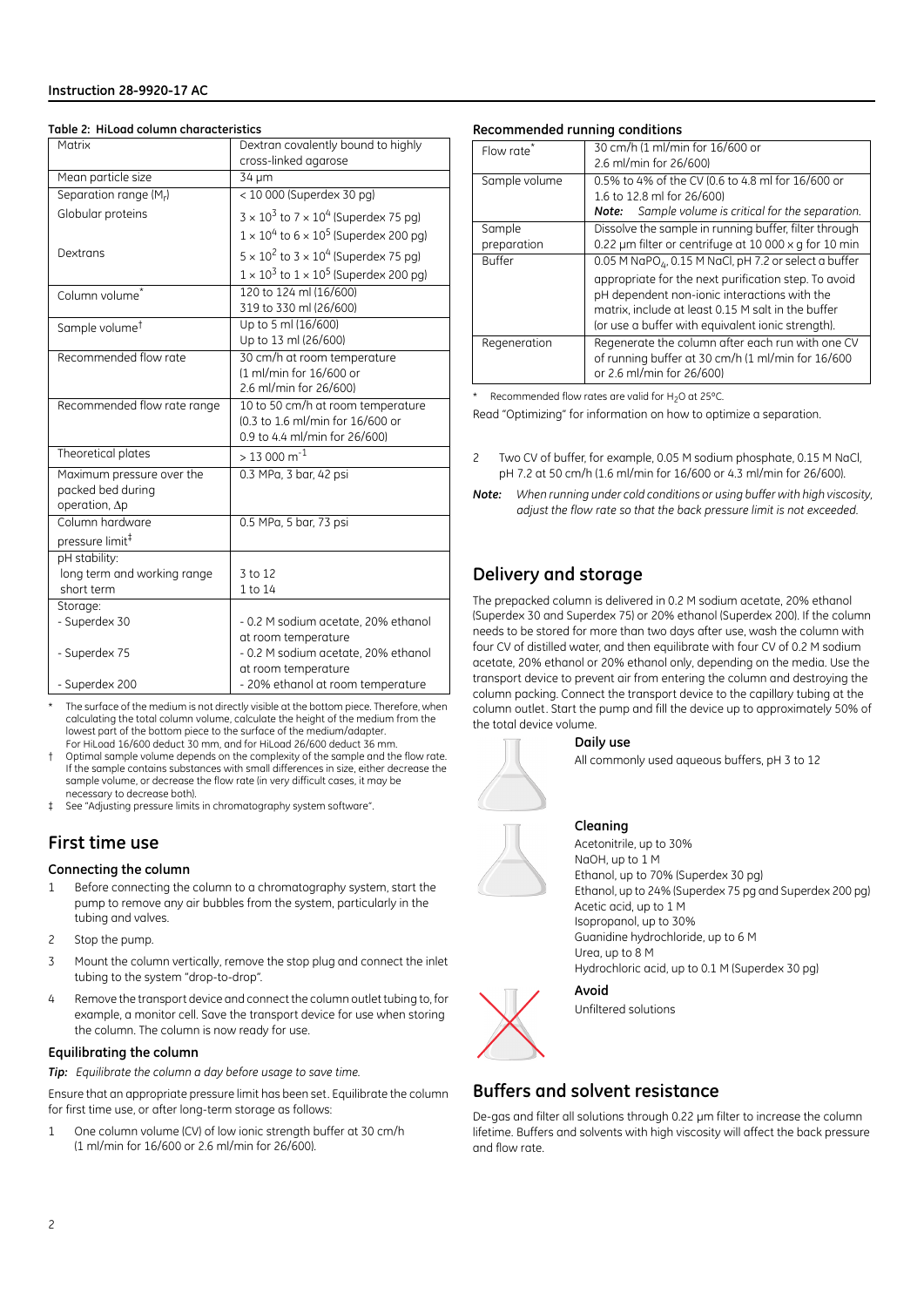### **Choosing a buffer**

Buffer composition does not directly affect the resolution. Select a buffer that is compatible with the stability and activity of the protein to be purified. Buffer concentration must be sufficient to maintain a buffering capacity and a constant pH. Ionic strength should be at least 0.15 M NaCl in the buffer, to avoid non-specific ionic interactions with the matrix.



**Fig. 3** Dimensions of the column.

### **Optimizing**

Perform a first run as described in ["Recommended running conditions"](#page-1-0). If the results obtained are unsatisfactory, consider the following:

| Action                 | <b>Effect</b>       |
|------------------------|---------------------|
| Decrease flow rate     | Improved resolution |
| Decrease sample volume | Improved resolution |

Figures 4 and 5 demonstrate the influence of sample volume and flow rate on the resolution.



**Fig. 4** Influence of sample volume on column resolution.



**Fig. 5** Influence of flow rate on the column resolution.

Column resolution is calculated as:

$$
R_{s} = \frac{2(V_{R2} - V_{R1})}{W_{b2} + W_{b1}}
$$

where,

 $V_{R1}$  = Retention (elution) volume of the first peak

 $V_{R2}$  = Retention (elution) volume of the second peak

 $W_{h1}$  = Base width of the first peak

 $W_{h2}$  = Base width of the second peak

 $V_{\rm p}$  and  $W_{\rm b}$  in same units.

### <span id="page-2-0"></span>**Cleaning-In-Place (CIP)**

#### **Regular cleaning**

Wash the column with one-half to one CV of 0.5 M NaOH at a flow rate of 25 cm/h (0.8 ml/min for 16/600 or 2.2 ml/min for 26/600) to remove most of the non-specifically bound proteins from the chromatography medium.

After cleaning, immediately equilibrate the column with at least two CV of buffer. Further equilibration is necessary if the buffer contains detergents. Wait until the UV baseline stabilizes before starting a new purification.

#### **More rigorous cleaning**

Wash the column at a flow rate of 25 cm/h (0.8 ml/min for 16/600 or 2.2 ml/min for 26/600) at room temperature with the following solutions:

- 1 Four CV of 1 M NaOH (removes hydrophobic proteins or lipoproteins) followed by four CV of distilled water.
- 2 One-half CV of 30% isopropanol (removes lipids and very hydrophobic proteins), followed by two CV of distilled water.

Before starting a new purification, equilibrate the column after cleaning with at least five CV of running buffer.

#### **Changing the adapter net ring**

After following the cleaning procedures above, if the back pressure of the column remains too high, change the net ring in the column adapter. Follow the instructions below thoroughly since column efficiency is easily impaired if handled without care. Use distilled water as a liquid. For an exploded view of the adapter, see [Figure 8.](#page-4-0)

- 1 Close the outlet tubing of the column with a stop plug, and mark the level of the chromatography medium surface on the glass tube using a colored pen.
- 2 Slacken the adapter O-ring slightly by turning the black adjusting knob counter-clockwise.

*Note: It should still seal against the glass wall but allow the adapter to slide. Unscrew the top piece from the column.*

- 3 Connect the adapter to the pump and start pumping at a flow rate of 30 cm/h (1 ml for 16/600 or 2.6 ml/min for 26/600). Allow the flow to push the adapter upwards.
- 4 When the glass tube is completely full, take out the adapter and stop the pump. The glass tube should be completely filled with liquid.
- 5 Change the adapter net ring.
- 6 To avoid any air bubbles under the net, inject 20% ethanol through the adapter using a syringe.
- 7 Insert the adapter into the column at an angle of 45°, avoiding air bubbles. Slide the plunger 1 to 2 cm down and tighten the O-ring. Remove excess liquid completely before screwing the top piece onto the column end piece.
- 8 Remove the syringe and slide down the adapter until it touches the chromatography medium surface. Tighten the O-ring and reconnect the inlet tubing to the system, avoiding air bubbles.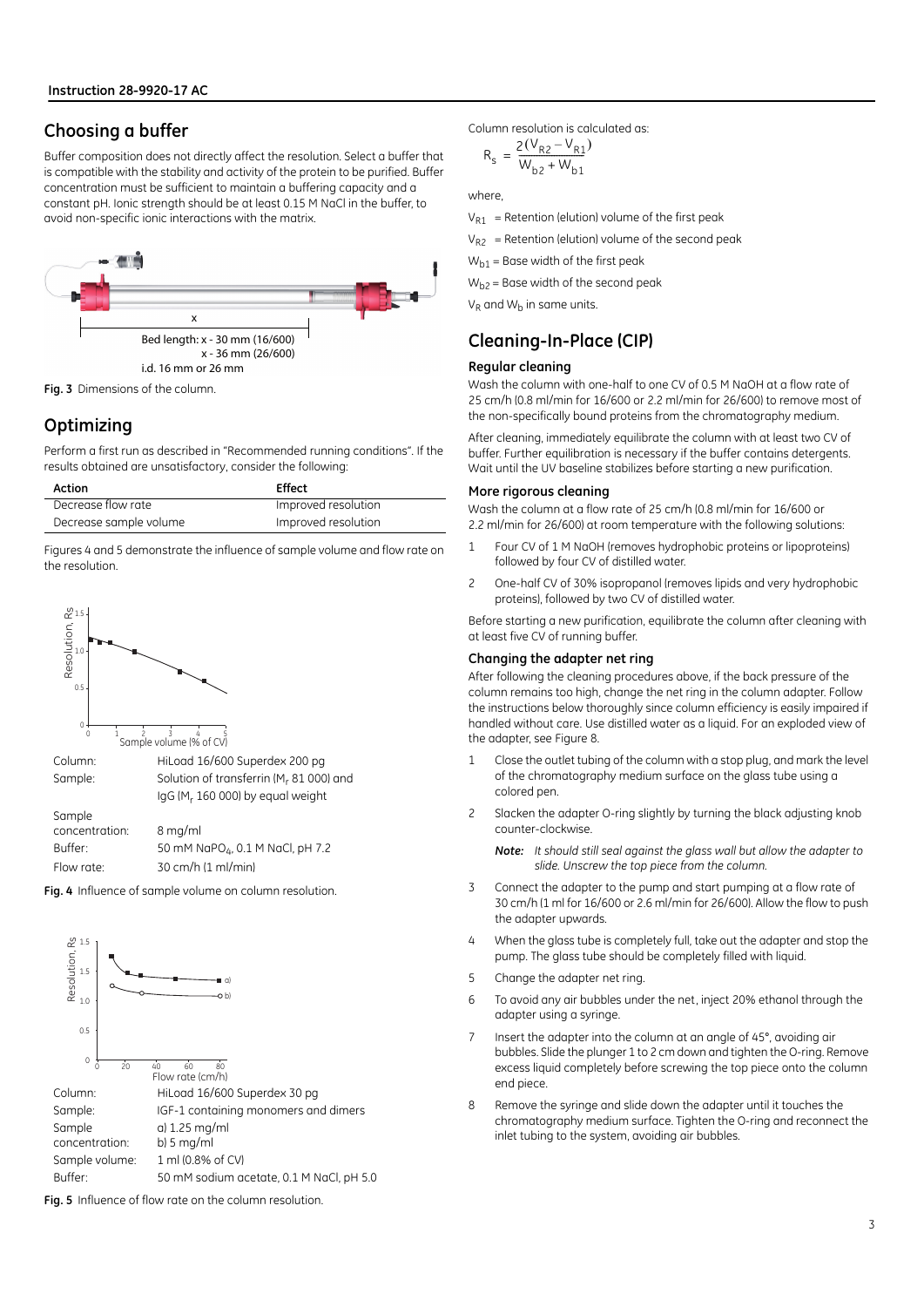9 Remove the stop plug and start the pump. Increase the flow rate until the medium surface is approximately 3 mm above the pen mark. Stop the pump and close the outlet tubing with the stop plug again.

*Note: This step requires a pump with high flow rate capacity up to a pressure of 0.5 MPa (5 bar).*

10 Disconnect the inlet tubing and slacken the adapter O-ring slightly by turning the adjusting knob counter-clockwise. Press the adapter downwards up to the pen mark. Tighten the O-ring.

*Note: Do not loosen the O-ring too much as this will result in chromatography medium passing through the O-ring.*

11 Reconnect the inlet tubing and avoid introducing air into the system.

### **Troubleshooting**

| Symptom                                                   | Remedy                                                                                                                                                                                                                                                                                                                                                |
|-----------------------------------------------------------|-------------------------------------------------------------------------------------------------------------------------------------------------------------------------------------------------------------------------------------------------------------------------------------------------------------------------------------------------------|
| Increased back pressure<br>over the column                | Clean the column according to the<br>section "Cleaning-In-Place (CIP)"                                                                                                                                                                                                                                                                                |
| Loss of resolution and/or<br>decreased sample<br>recovery | Clean the column according to the<br>section "Cleaning-In-Place (CIP)"                                                                                                                                                                                                                                                                                |
| Air bubbles in the column                                 | Reverse the direction of flow and pump<br>five CV of degassed water through the<br>column at the same flow rate that was<br>used during the run.                                                                                                                                                                                                      |
| Space between adapter and<br>medium                       | Close the outlet tubing with the stop plug<br>and then disconnect the inlet tubing.<br>Slacken the O-ring slightly by turning the<br>adjusting knob counter-clockwise and<br>push or screw the adapter down until it<br>touches the medium surface. Tighten the<br>O-ring. To maintain an airtight system,<br>reconnect the inlet tubing immediately. |

### **Testing the column efficiency**

GE Healthcare Life Sciences packs columns to the highest standards and each column is thoroughly tested with respect to the number of theoretical plates per meter (N/m) (Fig 6).



**Fig. 6** Column efficiency test

| Sample:        | 2% acetone in water                 |
|----------------|-------------------------------------|
| Sample volume: | 200 µl (16/600) and 500 µl (26/600) |
| Eluent:        | Distilled water                     |
| Flow rate:     | $60 \text{ cm/h}$                   |
|                | 2.0 ml/min (16/600)                 |
|                | 5.3 ml/min (26/600)                 |
| Temperature:   | Room temperature (25°C)             |

Column efficiency is calculated using the equation:

$$
N/m = 5.54 \times \left(\frac{V_R}{W_h}\right)^2/L
$$

where,

 $V_R$  = Peak retention (elution) volume  $W_h$  = Peak width at half peak height  $L =$  Bed height (meter)  $V_R$  and  $W_h$  have the same units.

### <span id="page-3-0"></span>**Adjusting pressure limits in chromatography system software**

Pressure generated by the flow, through a column, affects the packed bed, and the column hardware, see [Figure 7](#page-3-1). Increased pressures might be generated when running/using one or a combination of the following conditions:

- High flow rates
- Buffers or sample with high viscosity
- Low temperature
- A flow restrictor

*Note: Exceeding the pressure limits (see Table 2) will damage the column.*

pre-column pressure



post-column pressure

<span id="page-3-1"></span>**Fig. 7** Pre-column and post-column measurements.

#### **ÄKTA™ avant**

The system will automatically handle all pressure limits, which facilitates an optimal functionality without any need of adjustments.

#### **ÄKTAexplorer™, ÄKTApurifier™, ÄKTAFPLC™ and other systems with pressure sensor in the pump**

To obtain optimal functionality, the pressure limits in the software may be adjusted according to the following procedure:

- 1 Replace the column with a piece of tubing. Run the pump at the maximum intended flow rate. Note the pressure as *total system pressure*.
- 2 Disconnect the tubing and run the pump at the same flow rate used in step 1. Note that there will be a drip from the column valve. Note the pressure during this operation as *measured pressure*.
- 3 Calculate *column pressure limit* as a sum of *total system pressure* and Δp (*pressure over the packed bed*) (see Table 2).
- 4 Replace the *column pressure limit* in the software with the calculated value.

Calculate *post-column pressure* as the difference between *total system pressure* and *measured pressure*.

*Column hardware pressure limit* (see Table 2) must never exceed the sum of *post-column pressure* and Δp.

*Note: Repeat the procedure each time the parameters are changed.*

4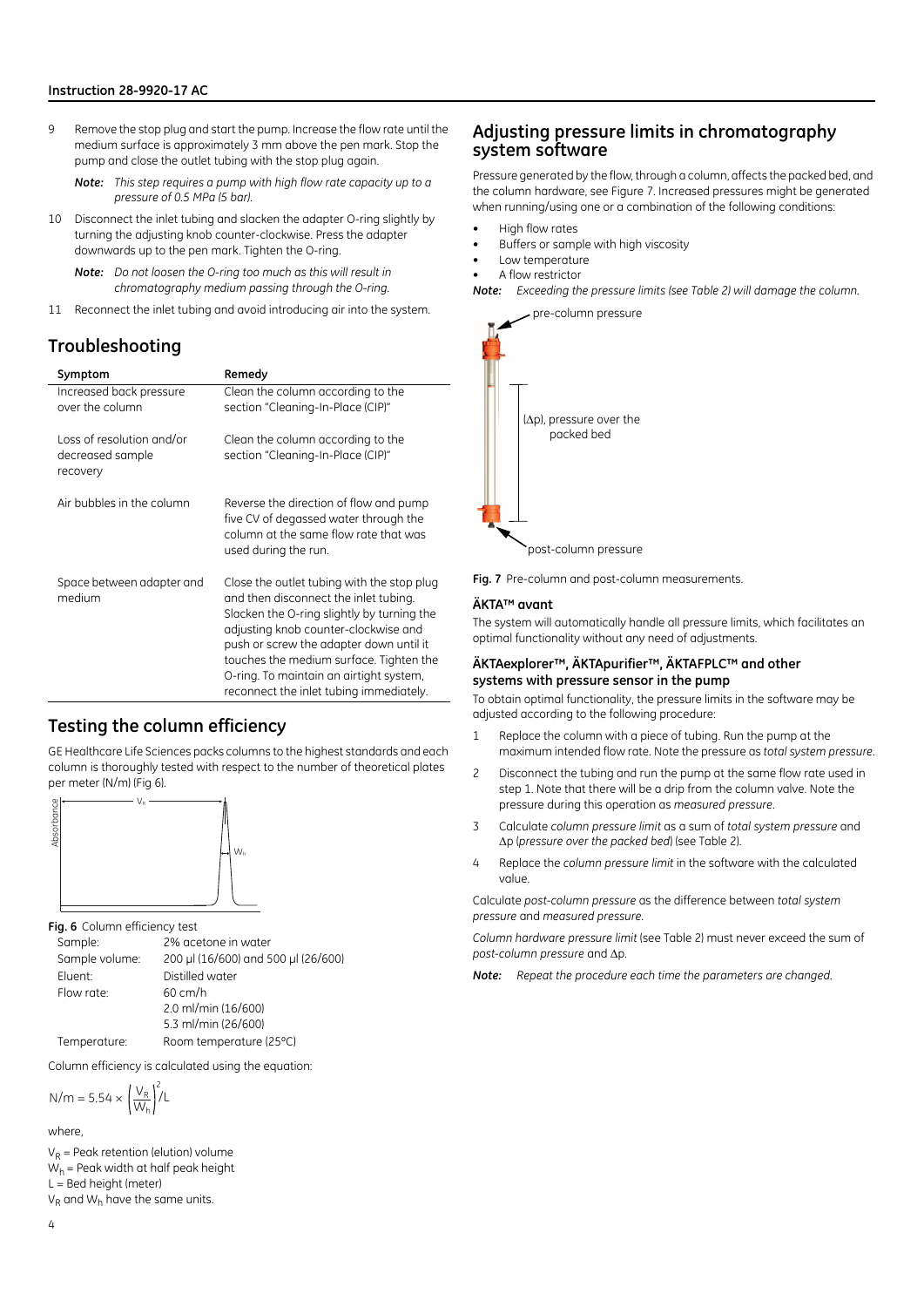

- 2 Support screen
- 3 O-ring
- 4 Plunger
- 5 Ferrule
- 6 Capillary tubing
- 7 Inner shaft
- 8 Adapter shaft
- 9 Top end cap
- 10 Adjusting knob
- 11 HiTrap/HiPrep, 1/16" male connector for ÄKTA design
- 12 Stop plug
- <span id="page-4-0"></span>**Fig. 8** Exploded view of the XK column adapter used at the top of the HiLoad column.

### **Intended use**

HiLoad Superdex columns are intended for research use only, and shall not be used in any clinical or *in vitro* procedures for diagnostic purposes.

### **Ordering information**

| Product                 | Pack size         | Code No.   |
|-------------------------|-------------------|------------|
| HiLoad 16/600           |                   |            |
| Superdex 30 prep grade  | $1 \times 120$ ml | 28-9893-31 |
| HiLogd 26/600           |                   |            |
| Superdex 30 prep grade  | $1 \times 320$ ml | 28-9893-32 |
| HiLogd 16/600           |                   |            |
| Superdex 75 prep grade  | $1 \times 120$ ml | 28-9893-33 |
| HiLogd 26/600           |                   |            |
| Superdex 75 prep grade  | $1 \times 320$ ml | 28-9893-34 |
| HiLogd 16/600           |                   |            |
| Superdex 200 prep grade | $1 \times 120$ ml | 28-9893-35 |
| HiLogd 26/600           |                   |            |
| Superdex 200 prep grade | $1 \times 320$ ml | 28-9893-36 |
| Accessories             | No supplied       | Code No    |

| <b>Accessories</b>                     | No. supplied | Code No.   |
|----------------------------------------|--------------|------------|
| Accessory kit XK 16*                   | 1            | 28-9899-78 |
| Accessory kit XK 26*                   | 1            | 28-9899-79 |
| Support screen XK 16                   | 5            | 19-0651-01 |
| Support screen XK 26                   | 5            | 18-9377-01 |
| Net ring (10 µm) XK 16                 | 5            | 18-8761-01 |
| Net ring (10 µm) XK 26                 | 5            | 18-8760-01 |
| O-ring XK 16                           | 5            | 19-0163-01 |
| O-ring XK 26                           | 5            | 28-9782-27 |
| Stop plug female, 1/16"                | 5            | 11-0004-64 |
| HiTrap/HiPrep 1/16" male connector for |              |            |
| ÄKTA design                            | 8            | 28-4010-81 |
| Transport device                       | 1            | 18-1176-43 |

\* Accessory kits XK 16 and XK 26 are suitable for repacking purposes and contain: 2 support screens, 5 net rings, 2 O-rings, 2 stop plugs, 10 HiTrap/HiPrep 1/16" male connectors for ÄKTA design, and 1 tool for dismantling.

| <b>Related literature</b>                          | Code No.   |
|----------------------------------------------------|------------|
| Gel Filtration Handbook, Principles and Methods    | 18-1022-18 |
| Gel Filtration Columns and Media, Selection Guide  | 18-1124-19 |
| Prepacked chromatography columns for AKTA systems, |            |
| Selection Guide                                    | 28-9317-78 |